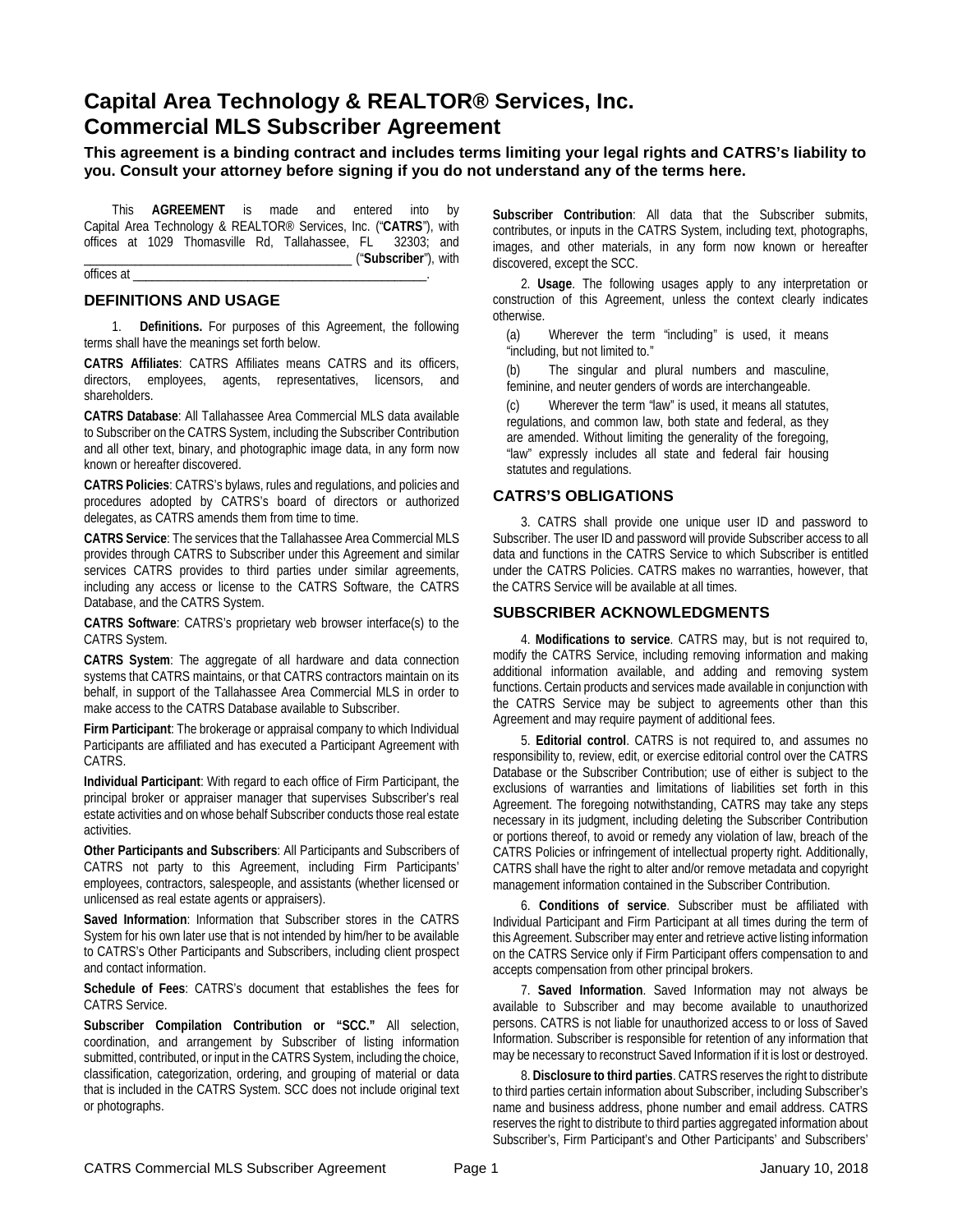use of the CATRS Service, but not about Firm Participant's or Subscriber's use specifically.

9. **Disclosure to government**. Subscriber acknowledges that CATRS may provide government agencies access to the CATRS Service at any time in CATRS's sole discretion.

10. **Priority of agreements**. Subscriber's access to the CATRS Service is subject at all times to the limitations set out in the CATRS Policies and the Participant Agreement between CATRS and Firm Participant. In the event of an apparent conflict between those documents and this Agreement, Subscriber's obligations and rights shall be determined, in order of precedence, by the CATRS Policies, the Firm Participant Agreement between CATRS and Firm Participant, and by this Agreement.

11. **[Reserved.]**

#### **SUBSCRIBER'S OBLIGATIONS**

12. **Use limited**. Subscriber shall use the CATRS Service solely for the purpose of selling, listing, leasing, valuing, and appraising real estate strictly as permitted by the CATRS Policies. Except as expressly provided in this Agreement and the CATRS Policies, Subscriber shall not copy, create derivative works of, distribute, perform, or display the CATRS Service or any part of it.

13. **Confidentiality**. Subscriber shall maintain the confidentiality of its user ID and password and the CATRS Database; Subscriber shall not provide its ID and password to any third party. To maintain the confidentiality of all user IDs, passwords, the CATRS Database, and the CATRS System, Subscriber shall take the greater of reasonable care or the care it takes to protect its own confidential information. Failure to comply with this provision will result in a significant fine, as set forth in the CATRS Policies. Subscriber may disclose information confidential under this Agreement if, and to the extent, the order of a court or other tribunal with jurisdiction requires disclosure; provided however, Subscriber first gives reasonable notice to CATRS to permit CATRS to seek a protective order.

14. **Equipment**. Subscriber shall acquire and maintain all personal computers, modems, data connections, and computer software, other than the CATRS Software, necessary for Subscriber's use of the CATRS Service.

15. **Subscriber Contribution**. When making a Subscriber Contribution to the CATRS Service, Subscriber warrants that the information submitted complies with the CATRS Policies in all respects, including with regard to (a) required data fields; (b) format of submission; (c) permitted and required listing types; and (d) procedures for submission. Subscriber warrants that the Subscriber Contribution does not infringe or violate any patents, copyrights, trademarks, trade secrets or other proprietary rights of any third party; and that there is no claim, litigation, or proceeding pending or threatened with respect to the Subscriber Contribution.

## **INTELLECTUAL PROPERTY**

16. **Assignment from Subscriber**. Depending on the election Firm Participant has made in Section 21 of the Participant Agreement between Firm Participant and CATRS, the following shall apply:

(a) If Firm Participant has selected Option I, Subscriber hereby unconditionally assigns to CATRS all right, title and interest in the Subscriber Contribution, including, without any limitation, any copyrights therein under U.S. and international copyright law. To the extent that Subscriber has also purported to assign its interests in the Subscriber Contribution to Firm Participant, the assignment in this paragraph is null and void. To the extent that Subscriber does not possess the rights to permit the foregoing assignment, Subscriber hereby grants to CATRS a non-exclusive, perpetual, world-wide, transferable, royaltyfree license to reproduce, prepare derivative works of, distribute, display, perform and license (including sublicenses through multiple tiers) the Subscriber Contribution.

If Firm Participant has selected Option II, Subscriber hereby grants to CATRS a non-exclusive, perpetual, world-wide, royalty-free license to reproduce, prepare derivative works of, distribute, display, perform and license (including sublicenses through multiple tiers) the Subscriber Contribution and those portions of the CATRS Database relating to Subscriber's listings.

17. **Warranty**. Subscriber warrants that it has the authority to make the assignment in Paragraph 16. Subscriber warrants that (a) the Subscriber Contribution does not infringe on the copyright or other intellectual property rights of any third party; and (b) Subscriber has the written consent of any party necessary to provide the Subscriber Contribution to Firm Participant or CATRS.

18. **Other terms**. Pursuant to the CATRS Policies, the SCC shall be a work made for hire by Subscriber for the benefit of CATRS, which shall be deemed the SCC's author for purposes of copyright law. CATRS hereby grants Subscriber a license to use the CATRS Software and the CATRS Database during the term of this Agreement, subject to the permission of Firm Participant and according to the terms of the CATRS Policies. All other uses are prohibited.

#### **FEES AND PAYMENT TERMS**

19. **Applicable fees**. Subscriber shall pay the fees set forth in CATRS's official Schedule of Fees which CATRS may amend at any time subject to the terms of Paragraph 23.

20. **Payment terms**. Subscriber shall pay the fees according to the terms set out in the CATRS Policies.

21. **No refunds**. CATRS need not refund or pro-rate fees in the event of termination or suspension of this Agreement unless the CATRS Policies provide otherwise. Initiation fees, if any, are not refundable.

22. **Taxes**. All fees for the CATRS Service are exclusive of federal, state, municipal or other governmental excise, sales, value-added, use, personal property and occupational taxes, excises, withholding obligations and other levies now in force or enacted in the future and, accordingly, Subscriber shall pay all such taxes and levies other than any tax or levy on the net income of CATRS.

23. **Fee increases**. CATRS may amend the Schedule of Fees at any time at its sole discretion. CATRS shall provide written notice to Subscriber at least thirty days in advance of the effective date of any fee increase. If Subscriber objects to the increase, Subscriber may terminate this Agreement by written notice to CATRS at any time before the effective date of the increase.

 24. **Fines**. CATRS may collect fines from Subscriber and from Firm Participant on Subscriber's behalf for violation of the CATRS Policies. Payment terms for fines are set out in the CATRS Policies. CATRS may amend its schedule of fines and terms for collecting them at its sole discretion at any time.

## **TERM AND TERMINATION**

 25. **Term**. This Agreement shall commence upon the Effective Date set forth below and shall continue thereafter on a month-to-month basis until terminated.

 26. **Termination for breach**. CATRS may terminate this Agreement with notice if Subscriber fails to comply with the terms of this Agreement or of the CATRS Policies.

 27. **Termination of Participant**. In the event of any termination or suspension of Participant Agreement, upon CATRS notice to Subscriber, CATRS may in its sole discretion suspend Subscriber access to CATRS System or terminate Subscriber license and access agreements, including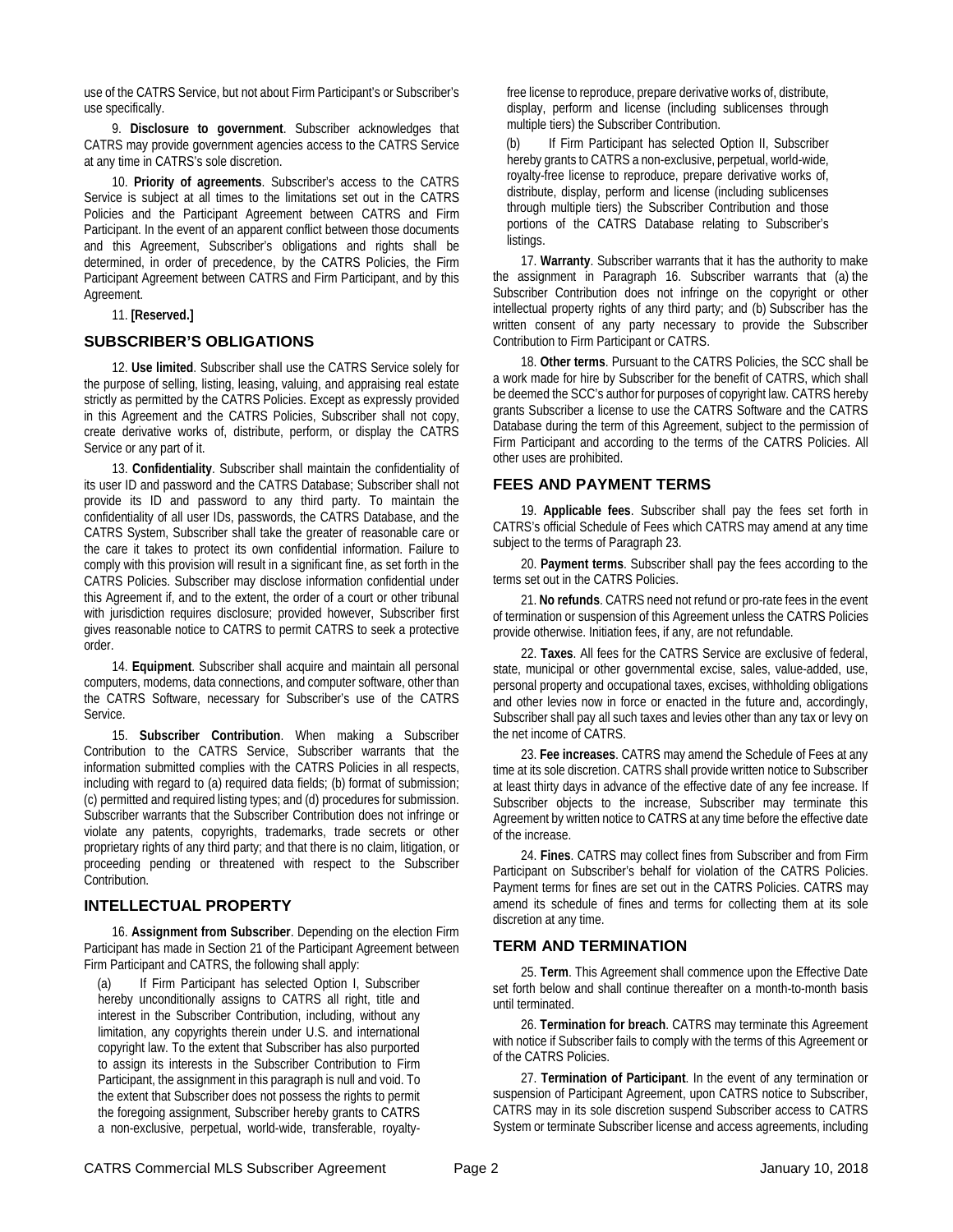this Agreement. If CATRS does not exercise its right to suspend Subscriber access to the CATRS System or terminate this Agreement, this Agreement shall continue in full force, and the subparagraph of Section 16 of this Agreement in effect at the time of the termination or suspension of the Participant Agreement shall be binding on the parties to this Agreement for its duration.

 28. **Termination for failure to pay**. In the event Subscriber fails to pay any fees required under this Agreement, CATRS may terminate service without being subject to arbitration. In its sole discretion, CATRS may suspend its performance under this Agreement rather than terminating it, in the event that Subscriber fails to pay any fees required under this Agreement.

 29. **Termination for convenience**. Either party may terminate this Agreement upon 30 days' written notice to the other party. Subscriber may not terminate this Agreement so long as Subscriber remains affiliated with Individual Participant for which Firm Participant is responsible subject to a Participant Agreement with CATRS.

30. **Events upon termination**. Promptly upon any termination of this Agreement, (a) CATRS shall deactivate Subscriber's user ID and password, and Subscriber shall have no further access to the CATRS Service; (b) Subscriber shall purge all copies of the CATRS Software and the CATRS Database from Subscriber's personal computers; (c) all licenses granted hereunder shall immediately terminate, except the license to the Subscriber Contribution in Paragraph 16(b) and (d) Subscriber will not be permitted to be affiliated with Firm Participant or any other participant of CATRS unless a new subscriber agreement between Subscriber and CATRS is executed.

## **DISCLAIMER, LIMITATION OF LIABILITY, AND INDEMNIFICATION**

 31. **DISCLAIMER OF WARRANTIES**. CATRS PROVIDES THE CATRS SERVICE AND ALL COMPONENTS OF IT ON AN "AS IS," "AS AVAILABLE" BASIS. USE OF THE CATRS SERVICE AND THE INFORMATION AVAILABLE THROUGH THE CATRS SERVICE ARE AT THE SOLE RISK OF SUBSCRIBER. THE CATRS AFFILIATES DO NOT WARRANT THAT THE CATRS SERVICE WILL BE UNINTERRUPTED OR ERROR-FREE, AND THE CATRS AFFILIATES MAKE NO WARRANTY AS TO THE ACCURACY, COMPLETENESS, CURRENCY, OR RELIABILITY OF ANY INFORMATION AVAILABLE THROUGH THE CATRS SERVICE. THE CATRS AFFILIATES EXPRESSLY DISCLAIM ANY AND ALL WARRANTIES WITH RESPECT TO THE CATRS SERVICE AND THE INFORMATION AVAILABLE THROUGH THE CATRS SERVICE, INCLUDING THE IMPLIED WARRANTIES OF MERCHANTABILITY AND FITNESS FOR A PARTICULAR PURPOSE. The CATRS Service may contain hyperlinks to web sites operated by parties other than CATRS; CATRS does not control such web sites, is not responsible for their contents, does not endorse the sites or contents, and may have no relationship with the sites' operators.

 32. **LIMITATIONS AND EXCLUSIONS OF LIABILITY**. NONE OF THE CATRS AFFILIATES SHALL BE LIABLE TO SUBSCRIBER OR ANYONE ELSE FOR ANY INDIRECT, INCIDENTAL, SPECIAL, OR CONSEQUENTIAL DAMAGES THAT RESULT FROM THE USE OF, OR INABILITY TO USE, THE CATRS SERVICE, INCLUDING RELIANCE BY SUBSCRIBER ON ANY INFORMATION OBTAINED THROUGH USE OF THE CATRS SERVICE; MISTAKES, OMISSIONS, DELETIONS OR DELAYS IN TRANSMISSION OF SUCH INFORMATION; INTERRUPTIONS IN DATA CONNECTIONS TO THE CATRS SERVICE; AND VIRUSES OR FAILURES OF PERFORMANCE; WHETHER CAUSED IN WHOLE OR PART BY NEGLIGENCE, ACTS OF GOD, DATA CONNECTION FAILURE, OR THEFT OF, DESTRUCTION OF, OR UNAUTHORIZED ACCESS TO THE CATRS SERVICE AND RELATED INFORMATION, RECORDS AND PROGRAMS.

 33. **MAXIMUM AGGREGATE LIABILITY**. IN NO EVENT SHALL CATRS BE LIABLE TO SUBSCRIBER FOR ANY AMOUNT IN EXCESS OF THE GREATER OF (A) THE FEES FIRM PARTICIPANT, INDIVIDUAL PARTICIPANT, OR SUBSCRIBER HAS PAID CATRS, IF ANY, IN THE YEAR IMMEDIATELY PRECEDING THE FIRST EVENT GIVING RISE TO ANY CLAIM FOR DAMAGES; OR (B) \$100.

 34. **Indemnification**. Subscriber shall defend, indemnify and hold the CATRS Affiliates and Other Participants and Subscribers harmless from and against any and all liability, damages, loss or expense (including reasonable fees of attorneys and other professionals) in any claim, demand, action or proceeding initiated by any third-party against the CATRS Affiliates or Other Participants and Subscribers arising from any acts of Subscriber, including (a) putting inaccurate information into the CATRS Service; (b) making unauthorized use of Subscriber's password; (c) making unauthorized use of the CATRS Database; (d) infringing any proprietary or contract right of any third party; (e) breaching any warranty under this Agreement; and (f) violating this or any other Agreement or any law.

 35. **Acknowledgment**. Subscriber acknowledges that CATRS has set its fees and other charges in reliance on the disclaimers of warranty and limitations and exclusions of liability set forth in this Agreement and that the same form an essential basis of the bargain between the parties.

## **DISPUTES AND REMEDIES**

 36. **Injunctive relief**. Subscriber acknowledges and agrees that the CATRS Software and CATRS Database are confidential and proprietary products of CATRS and that in the event there is an unauthorized disclosure of them by Subscriber, no remedy at law will be adequate. Subscriber therefore agrees that in the event of such unauthorized disclosure of CATRS Software or CATRS Database, CATRS may obtain injunctive relief or other equitable remedies against Subscriber in addition to all available remedies at law, without any showing of actual damages or posting any bond or security of any kind.

 37. **Dispute resolution**. In the event CATRS claims that Subscriber has violated the CATRS Policies, CATRS may, at its option, resolve such a claim according to the disciplinary procedures set out in the CATRS Policies, provided MLS does not also base a claim that Subscriber has breached this Agreement on the same facts. Except as provided in this paragraph and in Paragraph 28, any controversy or claim arising out of or relating to this Agreement, or the breach thereof, shall be settled by arbitration administered by the American Arbitration Association ("AAA") under its Commercial Arbitration Rules, including the Expedited Procedures where applicable, the Optional Procedures for Large Complex Commercial Disputes where applicable, and the Optional Rules for Emergency Measures of Protection (collectively, the "Arbitration Rules"). Judgment on the award rendered by the arbitrator may be entered in any court having jurisdiction over the parties. Unless all parties to the dispute agree otherwise, any arbitration hearing or proceeding hereunder shall be held in Leon County, Florida, except that it may be held by telephone where the Arbitration Rules expressly so permit. Subscriber agrees to submit any disputes or claims under this Agreement not subject to arbitration to the jurisdiction and venue of the state and federal courts sitting in Leon County, Florida.

 38. **Liquidated damages**. Subscriber acknowledges that damages suffered by CATRS from access to the CATRS Service by an unauthorized third party as a result of disclosure of Subscriber's password or an unauthorized disclosure by Subscriber of the CATRS Database to a third party would be speculative and difficult to quantify. Accordingly, as a material inducement to CATRS to enter into this Agreement with Subscriber, Subscriber agrees that (a) in the event that any disclosure of Subscriber's password results in access to the CATRS Service by an unauthorized third party, regardless of whether such disclosure is intentional, negligent or inadvertent, Subscriber shall be liable to CATRS for liquidated damages in the amount of \$5,000 (or the amount established in the CATRS Policies, whichever is greater) and termination of this Agreement; and (b) in the event that Subscriber makes unauthorized